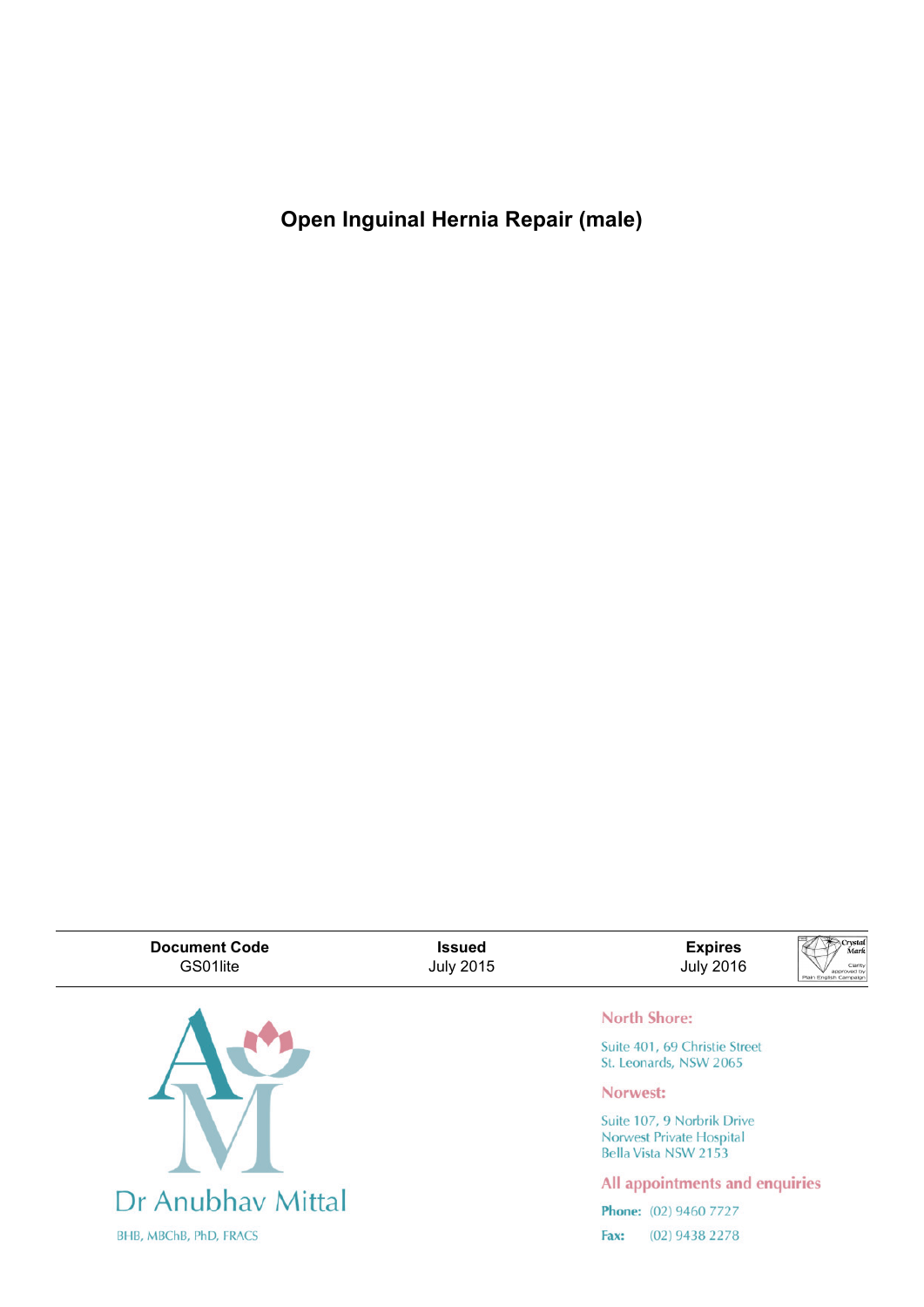This document will give you information about an open inguinal hernia repair (for men). If you have any questions, you should ask your GP or other relevant health professional.

# **What is an inguinal hernia?**

Weak spots can develop in the layer of muscle in your abdominal wall, resulting in the contents of your abdomen pushing through. This produces a lump called a hernia (see figure 1).



Figure 1 An inguinal hernia

An inguinal hernia happens at the inguinal canal. This is a narrow passage in which blood vessels supplying your testicle pass through your abdominal wall.

A hernia can be dangerous because your intestines or other structures within your abdomen can get trapped and have their blood supply cut off (strangulated hernia).

# **What are the benefits of surgery?**

You should no longer have the hernia. Surgery should prevent the serious complications that a hernia can cause.

#### **Are there any alternatives to an open inguinal hernia repair?**

Inguinal hernias can be repaired using keyhole surgery.

You can sometimes control the hernia with a truss (padded support belt) or simply leave it alone. It will not get better without surgery.

## **What does the operation involve?**

Various anaesthetic techniques are possible. The operation usually takes about 45 minutes. Your surgeon will make a cut on your groin and remove the 'hernial sac'.

They will strengthen the muscle layer with stitches, usually inserting a synthetic mesh to cover the weak spot, and close your skin.

### **What complications can happen?**

#### **1 General complications**

- Pain
- **Bleeding**
- Infection of the surgical site (wound)
- Unsightly scarring
- Blood clots

### **2 Specific complications**

- Developing a lump under your wound
- Difficulty passing urine
- Injury to structures that come from your abdomen and are within the hernia
- Temporary weakness of your leg
- Continued discomfort or pain in your groin
- Injury to nerves
- Damage to the blood supply of your testicle

### **How soon will I recover?**

You should be able to go home the same day. Increase how much you walk around over the first few days.

You should be able to return to work after two to four weeks, depending on the extent of surgery and your type of work.

Regular exercise should help you to return to normal activities as soon as possible. Before you start exercising, ask the healthcare team or your GP for advice.

The hernia can come back.

### **Summary**

An inguinal hernia is a common condition caused by a weakness in your abdominal wall, near the inguinal canal. If left untreated, an inguinal hernia can cause serious complications.